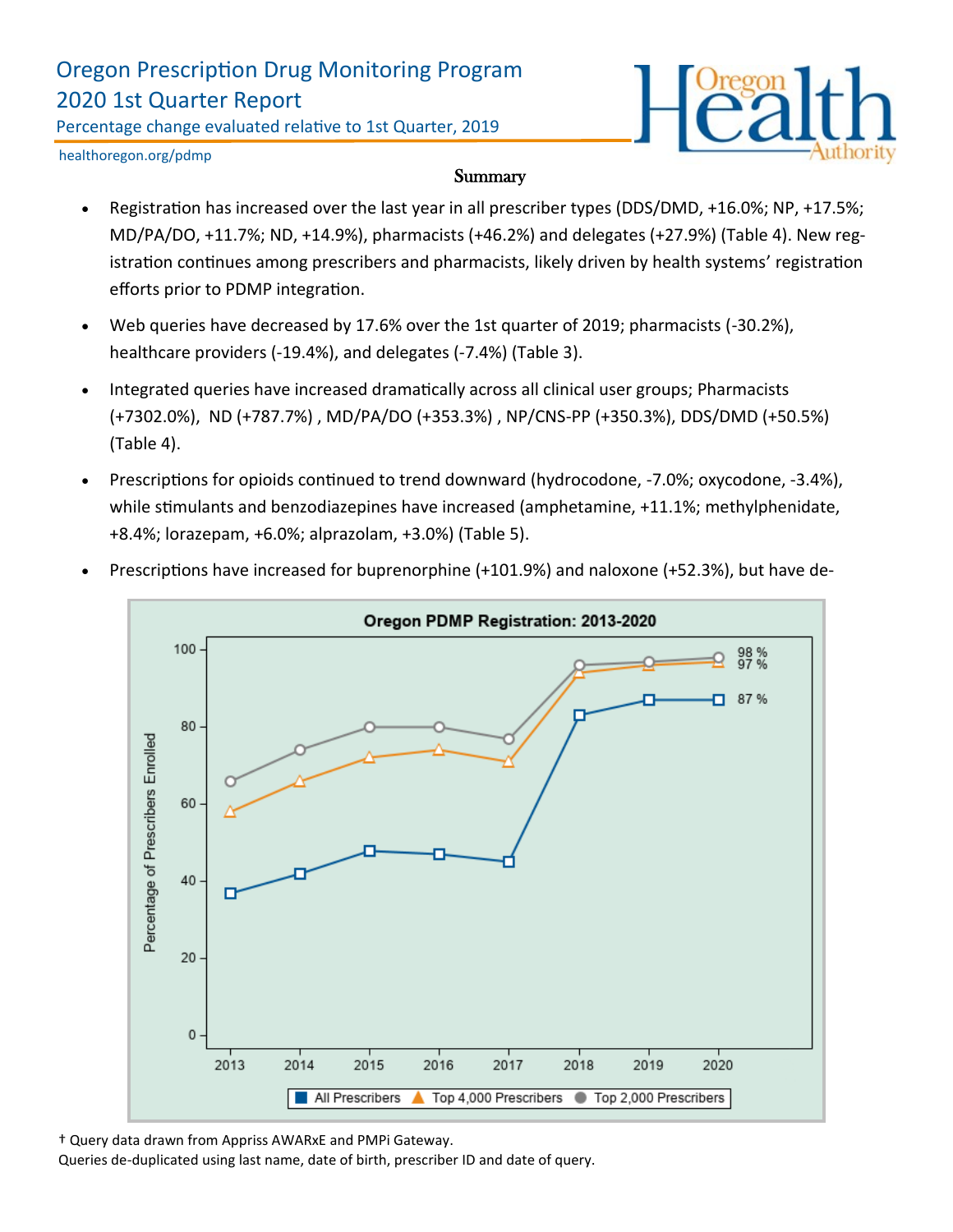

healthoregon.org/pdmp

### Table 1. PDMP Queries Summary Statistics: January—March, 2020

| <b>Measure</b>              | <b>Web Portal</b> | % Change* | Integrated | % Change* |
|-----------------------------|-------------------|-----------|------------|-----------|
| Queries +                   | 320,032           | $-17.6%$  | 5,265,815  | 501.2%    |
| <b>Healthcare providers</b> | 81,710            | $-19.4%$  | 4,383,897  | 477.1%    |
| <b>Pharmacies</b>           | 82,311            | $-30.2%$  | 881,918    | 658.6%    |
| <b>Delegates</b>            | 155,913           | $-7.4%$   | 0          | 0.0%      |

- Web Portal queries have decreased by 17.6% from the same quarter last year.
- Decrease in web queries is evident in both pharmacists (- 30 %) and healthcare providers (- 9.4 %), but is less pronounced among delegates (- 7.4 %).
- Integrated Query data

| <b>Measure</b>                | Count |  |
|-------------------------------|-------|--|
| <b>Special Requests Total</b> | 98    |  |
| <b>Patient Records</b>        | 11    |  |
| <b>Healthcare Board</b>       | 77    |  |
| <b>Law Enforcement</b>        | 10    |  |

#### Table 2. Special Requests: January—March, 2020

- 98 special requests were received and processed by PDMP staff.
- Healthcare boards were the most frequent originators of these requests.

<sup>\*</sup> Percentage change figures evaluated relative to the same time period during the prior year.

<sup>†</sup> Query data drawn from Appriss AWARxE web portal, the PMPi Gateway audit file and the EDIE supplementary audit file. Queries de-duplicated using last name, date of birth, prescriber ID and date of query.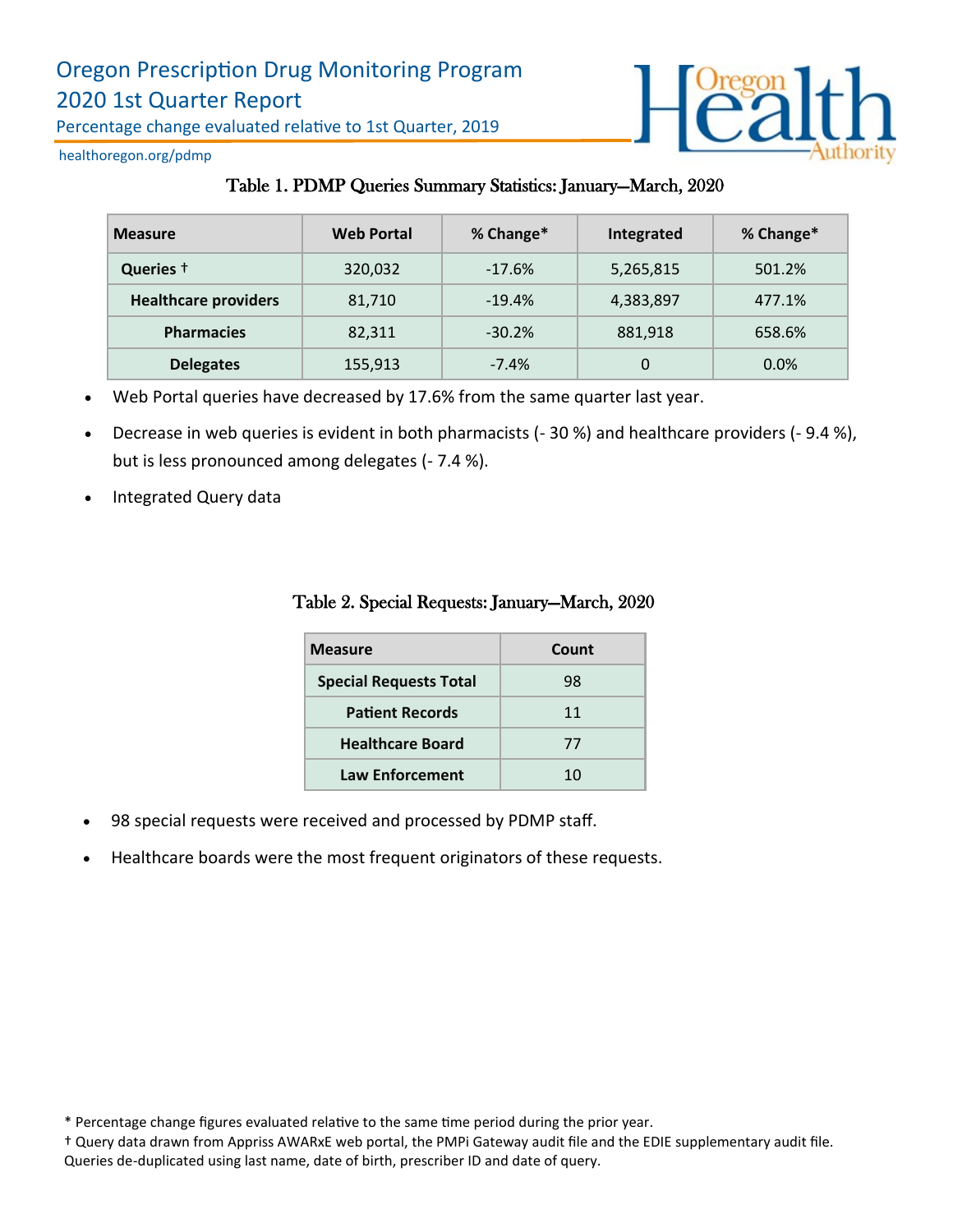

healthoregon.org/pdmp

## Table 3. PDMP Enrollment and System Use: January—March, 2020

|                           | <b>Prescribers</b> | <b>Enrolled</b> | <b>Web Queried</b> | Integrated    | <b>Total Queried</b> |
|---------------------------|--------------------|-----------------|--------------------|---------------|----------------------|
| <b>All Prescribers</b>    | 18302              | 15781 / 86.2 %  | 8910 / 56.5 %      | 2619 / 16.6 % | 9579 / 60.7 %        |
| <b>Top 4K Prescribers</b> | 4000               | 3868 / 96.7 %   | 3146 / 81.3 %      | 1178 / 30.5 % | 3277 / 84.7 %        |
| <b>Top 2K Prescribers</b> | 2000               | 1959 / 98 %     | 1686 / 86.1 %      | 628 / 32.1 %  | 1739 / 88.8 %        |

- During the 1st quarter of 2020 there were 18302 prescribers who wrote prescriptions for controlled substances in Oregon.
- Registration for the PDMP has increased among all prescribers and especially among frequent prescribers reflecting the impact of mandatory registration.
- In quarter one 60.7 % of enrolled prescribers queried the system; 84.7 % of the top 4,000 prescribers; 88.8 % of the top 2,000 prescribers.

| <b>Discipline</b> | <b>Total User</b><br><b>Accounts</b> | % Change* | Web Users <sup>++</sup> | % Change* | Integrated<br><b>Users</b> | % Change* |
|-------------------|--------------------------------------|-----------|-------------------------|-----------|----------------------------|-----------|
| MD/PA/DO          | 16,909                               | $+11.7%$  | 2,160                   | $-28.9%$  | 8,512                      | $+353.3%$ |
| <b>Delegates</b>  | 4,001                                | $+27.9%$  | 1,035                   | $-4.4%$   | $\Omega$                   | $\Omega$  |
| NP/CNS-PP         | 3,701                                | $+17.5%$  | 1,717                   | $-10.9%$  | 1,995                      | $+350.3%$ |
| <b>RPh</b>        | 3,696                                | $+46.2%$  | 2,311                   | $-10.4%$  | 3,627                      | +7302.0%  |
| DDS/DMD           | 2,864                                | $+16.0%$  | 450                     | $-8.2%$   | 161                        | $+50.5%$  |
| <b>ND</b>         | 579                                  | $+14.9%$  | 156                     | $-1.9%$   | 399                        | + 787.7%  |

### Table 4. PDMP Query by Clinical User Group: January—March, 2020

- PDMP registration has increased among all prescriber groups, pharmacists and delegates.
- Patterns of registration are likely driven by state mandated PDMP registration for prescribers and HIT integration efforts undertaken by health care systems.
- The number of users accessing the PDMP through the web portal is decreasing across all groups.
- Integrated Users have increased across all clinical groups.
- \* Percentage change figures evaluated relative to the same time period during the prior year.
- ± Users that have submitted a query this quarter.
- † Query data drawn from Appriss AWARxE and PMPi Gateway.

Queries de-duplicated using last name, date of birth, prescriber ID and date of query.